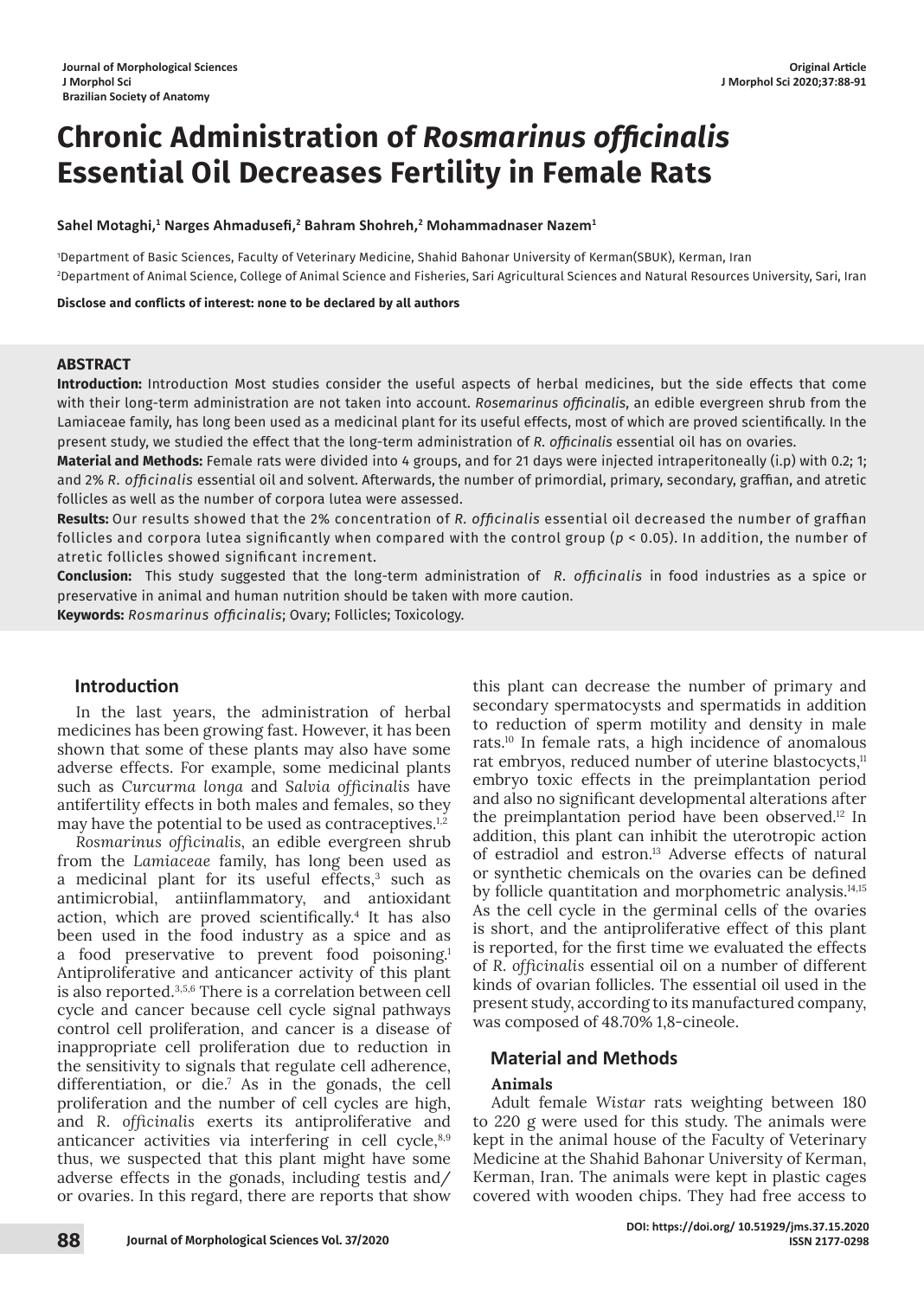food and water under a standard light/dark cycle. The procedures of this experiment were based on the ethical principles of international committees that protect laboratory animals (Approval No. 20/07/95).

#### **Experimental Design**

The pure essential oil of the leaf of *R. officinalis* was purchased from Zardband Pharmaceuticals, Tehran, Iran. The concentrations of the essential oil used in this experiment, according to a previous work13 and a pilot study, were 0.2; 1; and 2%. One group was determined as control and received just the solvent solution. The number of rats in each group was 7. The solutions were prepared daily. All the injections were intraperitoneal and continued for 21 days, between 11:00 AM to 3:00 pm.

#### **Histopatological Procedures**

On day 21, the rats were sacrificed, the left ovaries were removed and fixed in 10% buffered formalin solution. Serial sections of 5  $\mu$ m were prepared and stained with hematoxylin and eosin. In the sections, the ovaries were divided into 12 regions using Dino-Lite digital microscope, and the number of primordial, primary, secondary, antral, graffian, and atretic follicles as well as the number of corpora lutea were assessed.

#### **Morphological Classification of Follicles**

For better evaluation of the follicles, we used the Pedersen & Peters classification:16 follicles were determined as primordial if they contained an oocyte surrounded by a partial or complete layer of squamous granulosa cells. Primary follicles showed a single layer of cuboidal granulosa cells. Follicles were determined secondary if they possessed more than one layer of granulosa cells with no visible antrum. Early antral follicles possessed generally only one or two small areas of follicular fluid (antrum), while graffian follicles possessed a single large antral space (Fig. 1). The earliest sign of atresia was the presence of 5% pyknotic granulosa cells in the largest cross section of the follicles.<sup>17</sup>

## **Statistical Analysis**

The data was presented as mean ± standard error of the mean (SEM). They were analyzed with one-

|         | <b>Primordial</b><br>follicles | <b>Primary</b><br><b>follicles</b> | <b>Secondary</b><br><b>follicles</b> | Antral<br>follicles | <b>Atresia</b><br>follicles | Graffian<br>follicles | <b>Corpus</b><br>luteum |
|---------|--------------------------------|------------------------------------|--------------------------------------|---------------------|-----------------------------|-----------------------|-------------------------|
| Control | $148.37 \pm 11.35$             | $107.27 \pm 8.45$                  | $42.37 \pm 2.25$                     | $32.21 \pm 2.84$    | $11.14 \pm 1.25$            | $7.13 \pm 1.41$       | $14.8 \pm 0.75$         |
| 0.2%    | $152.07 \pm 12.13$             | $104.32 \pm 9.12$                  | $45.52 \pm 2.84$                     | $30.75 \pm 2.53$    | $12.7 \pm 1.28$             | $6.82 \pm 1.12$       | $15.37 \pm 0.14$        |
| 1%      | $145.84 \pm 9.85$              | $112.57 \pm 9.47$                  | $39.74 \pm 3.01$                     | $31.08 \pm 2.75$    | $11.35 \pm 0.97$            | $6.92 \pm 1.25$       | $13.4 \pm 0.9$          |
| 2%      | $140.72 \pm 11.22$             | $113.48 \pm 8.52$                  | $40.85 \pm 2.97$                     | $21.08 \pm 2.31*$   | $14.7 \pm 0.68*$            | $2.7 \pm 0.42^*$      | $8.25 \pm 0.13*$        |

**Table 1.** The number of different types of follicles in control and treated groups

way analysis of variance (ANOVA) and Tukey posthoc test, using the SPSS software version 22 (IBM Corp., Armonk, NY, USA). A *p*-value < *0.05* was considered statistically significant.

## **Results**

#### **Quantitative Evaluation of the Ovaries**

The effect of *R. officinalis* essential oil on a number of different types of follicles and corpora lutea is summarized in Table 1. Our data showed that the 2% concentration of *R. officinalis* essential oil decreased the number of graffian follicles and corpora lutea significantly when compared with the control group (*p* < *0.05*). In addition, the number of atretic follicles showed significant increment (*p* < *0.05*).



Figure 1. Different types of follicles used for analysis with hematoxylin and eosin (H&E) staining. The numbers show the objective lens magnification. (A) Primordial follicles (PIF): they contained an oocyte surrounded by a layer of squamous granulosa cells ( 10), (B)Primary follicles (PyF): an oocyte with a single layer of cuboidal granulosa cells, antral follicle (AnF) which possesses a single large antral space, the star shows the antrum ( 10) (C) Secondary follicle (SE) with a layer of granulosa cells with no visible antrum ( 20) (D)asampleofatretic follicle (AF), this figure shows the abnormal presence of cells (C) in the antrum ( 20) (E) corpus luteum (CL) and antral follicle (AnF) ( 4), (F) Graffian follicle (GF) have a single large antral space, the arrow shows a cumulusoophorus( 10).

The number of different types of follicles in control and treated rats is presented as mean ± standard error of the mean (SEM). \*show a significant effect compared with the control group (p ::: 0.05).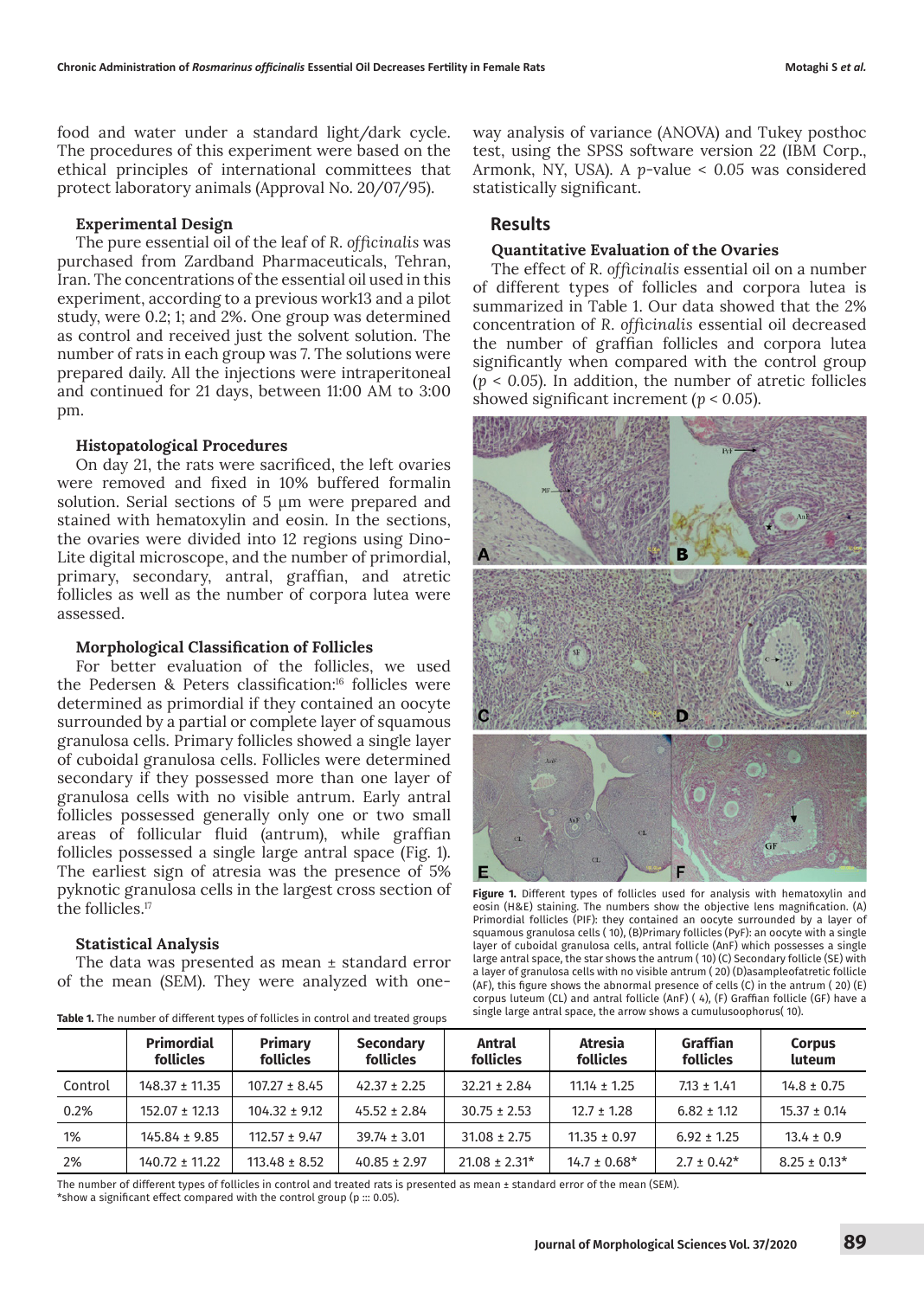## **Histopathological Findings**

Histologic findings in the ovaries of the animals in the control group contained graffian follicles, developing follicles, newly ruptured follicles with blood clots, corpora lutea and corpora fibrosa. The oocytes were surrounded by epithelial cells. The ovaries contained many primordial follicles, which were mostly found around the edges of the cortex under the germinal layer. Zona pellucida and granulosa cells were formed clearly. Secondary and developing follicles were also all normal with respect to their components, such as antrum, cumulus oophorus, and internal and external theca (Fig. 1). Histopathologic findings in the ovaries of the animals in the treatment group (2%) revealed different degrees of pyknotic granulosa cells (Fig. 2D).



**Figure 2.** Histopathologic findings in control (A) and treatment groups (B): 0.2%, (C): 1% and (D):2%) with hematoxylin and eosin (H&E) staining and the objective lens magnification: 4). The ovaries in all groups are covered by germinal epithelium. Graffian follicles, devel-oping follicles, corpora lutea and corpora fibrosa, are present in all groups. The Zona pellucida and granulosa, secondary follicles with antrum, cumulus oophorus and internal and external theca are visible in all four groups.

# **Discussion**

The study of follicular numbers can provide important information about the function of ovaries, in particular the relationship between folliculogenesis and the factors that regulate it.15

Ovarian toxicity can also be defined by follicle quantitation and morphometric analysis.18 Our result showed that the long-term administration of *R. officinalis* essential oil increased the number of atretic follicles. Most of the ovarian follicles undergo atresia, a hormonally-controlled apoptotic process. Atresia can occur at any stages of follicle development.19 There are many factors that prevent or help apoptosis. One of the most important factors are gonadotropins. In addition to triggering the ovulatory process, gonadotropins are required for the growth and development of ovarian follicles. Sufficient exposure of antral follicles to follicle-stimulating hormone (FSH) is the most critical

stimulus for the follicles to escape atresia and reach the preovulatory (graffian) follicle stage.<sup>20</sup> Binding of gonadotropins to their membrane receptors in granulosa cells results in the activation of adenylate cyclase, accumulation of cAMP, and, subsequently, activation of the protein kinase, which is a signaling pathway.21 The apoptosis-suppressing action of gonadotropins is augmented by some local factors, one of which is estrogen that, in turn, prevents apoptosis by activating the nuclear estrogen receptors.<sup>19</sup> Atretic follicles exhibit decreased estrogen production and a lower estrogen/androgen ratio in the follicular fluid, suggesting the importance of local estrogens for the maintenence of healthy follicles.22 Zhu *et al*, in 1998, showed that the administration of 2% *R. officinalis* extract for 3 weeks, similar to our study, made the liver increase the microsomal metabolism of endogenous estrogens.13 Our study also showed the reduction in the number of graffian follicles and corpora lutea. Estrogens are necessary for the growth and maturation of follicles. Treatment with estrogen increases the division of granulosa cells and increases ovarian weight. Therefore, the increased number of atretic follicles and decreased number of graffian follicles in this study may be related to the decreased amount of local endogenous estrogen because of its increased metabolism including, the oxidation or glucuronidation<sup>13</sup> by the liver. There are many reports that show that R. officinalis has antiproliferative effects.8,23 *R. officinalis* interfered with different phases of the cell cycle. In a study by Tai *et al*, in 2012, down regulation in the expression of several antiapoptosis proteins, including Bcl-2, Bcl-x, clAP-1, HIF-α, and HO-1, was observed.<sup>9</sup>

The essential oil of *R. officinalis* is mainly composed of α-pinene, 1,8 cineole and camphor. Approximately 48%of the essential oil used in the present study is constituted of 1,8-cineole, according to its manufacturer's data sheet. Eucalyptol, which is another name for 1,8-cineole, is a monoterpene oxide found in the essential oils of many herbs. This compound also has some pharmacological effects, such as antimicrobial, antiinflammatory, $24$  and antioxidant activity.8 There are many studies that show the antiproliferative activity of this organic component too.25,26 It is shown that 1,8-cineole inhibits cell proliferation in a dose-dependent manner, $25$  and its mechanism of action is via induction of apoptosis.<sup>27</sup> Thus, the effect seen in the present study may be related to this component. In the 2016 study by Caldas *et al*, the chronic administration of 1,8-cineole in female rats caused reproductive toxicity, including reduction in the number of corpora lutea during the organogenesis.28 This does not happen only in females; there are also some reports that show the toxicity of *R. officinalis* in male rats. In this regard, Nusier *et*